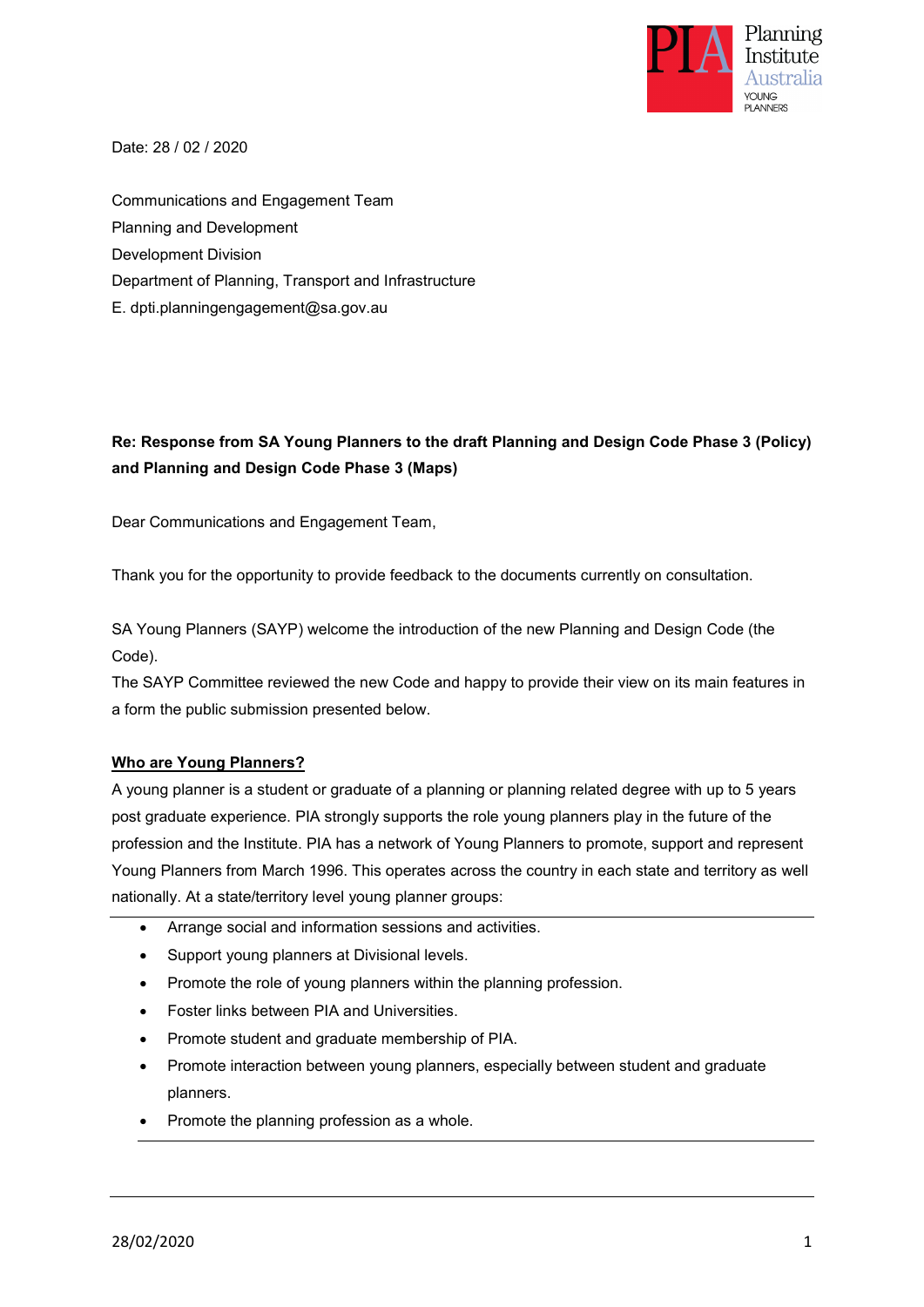

## **Advantages of the new Code**

In terms of the usability of the code, SAYP consider that the new Code has a lot of advantages, such as:

- 1. Being a one-stop-shop it provides all the relevant information in one place both for planners and non-planners. Users don't need to know how the code policies are internally structured as all the information will become available with one click on a map.
- 2. Digital and visual information provided by online maps via number of layers will work well for young planners who usually embrace digital systems and new technologies. It will also allow for fewer mistakes as makes the whole approach more transparent and clear even for assessing bodies.
- 3. Structure of Code Assessment Classification Table seems to be logical and easy to follow for Millennial and Gen Z Planners, in regards to the order it is set out. The structure outlines each Zone in the order of Accepted, Deemed to Satisfy, Performance Assessed and then Restricted Development. It then outlines performance outcomes and deemed to satisfy/designated performance outcomes, policies relevant for subzones (if any) and required conditions to get development incentives.
- 4. Opportunities for young planners. In terms of young planners working at local councils SAYP acknowledges DPTI expert opinion (provided at BYC event organised by SAYP on 25 February) that the new planning system provides those young planners with established career pathway. Young planner can now work for a year under delegation and then after a year is eligible to be an accredited professional at level 4 and can work as a private certifier for deemed to satisfy development applications which was impossible under old planning system.

## **Proposed amendments to the Code / points to consider**

- 1. SAYP suggest having the table titles (which are in dark blue/navy) on each page in which a Table may appear as this would allow for easy reading and referral.
- 2. SAYP also believe that Part 7 Land Use Definitions section should be expanded as currently some of the definitions used in the Code policies (such as Significant Development Sites) are only located in the Zones descriptions and some other definitions used in Code Classification Tables such as 'Apartment' or 'Dwelling addition' seem to be not defined within the document.
- 3. Currently, when clicking on the land site online map only shows the name of relevant zone and overlay but not all policies applied to those. SAYP assume that those full information will be added before online system goes live.
- 4. The Update Report for Phase Three of the Code in section 7.7 discusses proposal to expand deemed-to-satisfy pathways for land division in residential zones to include the division of land that reflects the site or allotment boundaries on a valid development authorisation where the allotments are used, or are proposed to be used, solely for residential purposes, and the